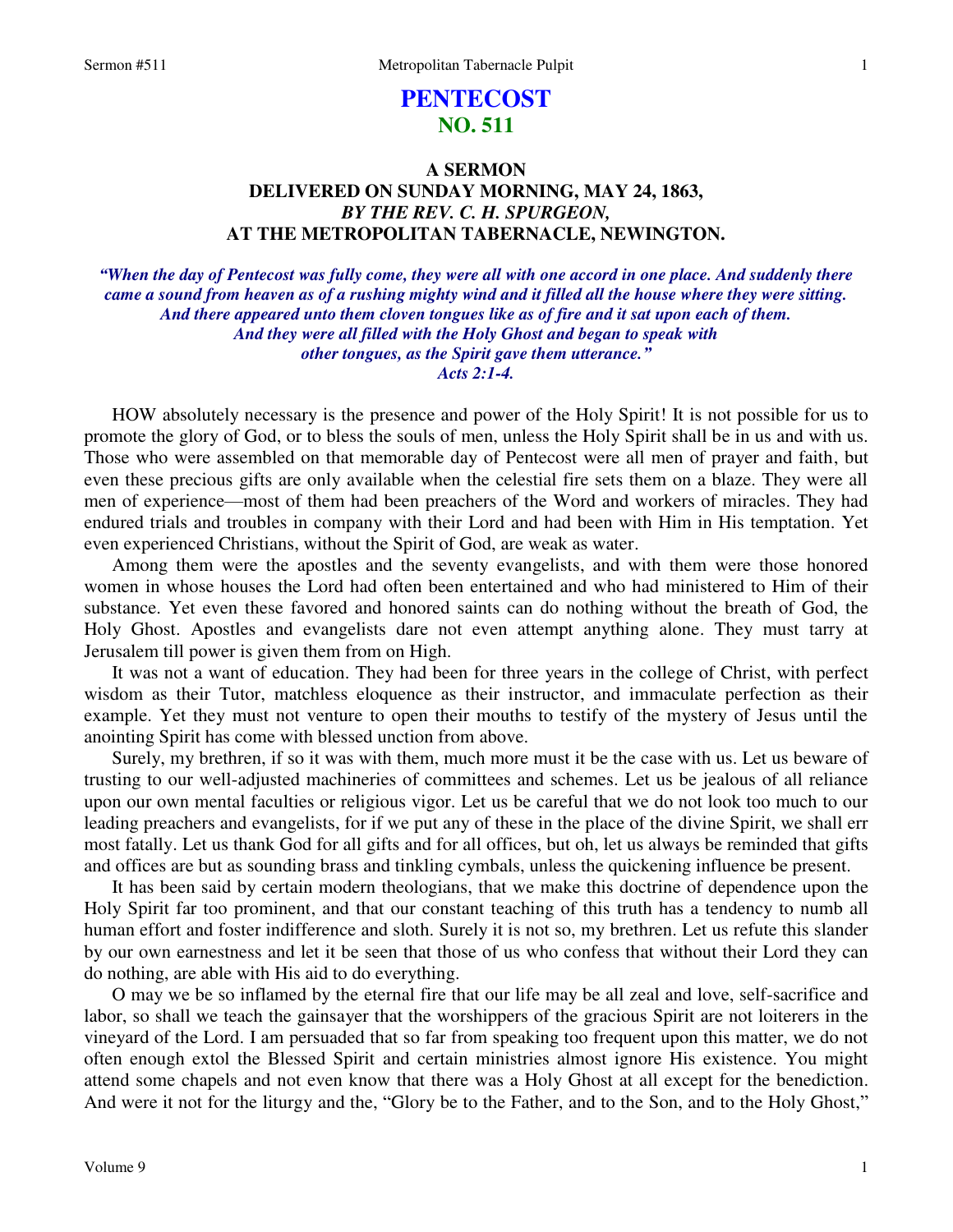there are many of our national edifices where you might never know that a Comforter had been sent to us.

Now, I earnestly pray that this morning I may stir up your minds by way of remembrance, by a simple exposition of the descent of the Holy Spirit at Pentecost. We are not observers of days and months, but it happens to be the season of the year in which the early church was accustomed to celebrate the outpouring of the Spirit at Pentecost. We commonly talk of Whitsuntide, or White Sunday—which name is not without its lesson.

In the earlier centuries, on this particular day, in commemoration of the great baptism of the three thousand converted under the preaching of Peter, it was the custom of the church to hold a great baptism and the candidates for immersion being, as with us, robed in white—(therefore the name "Candidates," or "White Ones")—and so that Sunday was called White Sunday. It was not ill that the outpouring of Pentecost should be celebrated by the baptism of converts, for the cause is always best remembered by the effect. May our Lord help us to enjoy a Pentecost all the year round and may the baptism pool be stirred every week.

I shall call your attention to *the season* when the Spirit was poured out, to *the manner* in which it was manifested, to *the matter itself*, and fourthly, to *the results* which followed.

**I.** There is much holy teaching in THE SEASON when the Spirit of God was given.

"When the day of Pentecost was fully come." We may observe, first, that the Spirit of God was given in *God's chosen and appointed time*. There is a set time to favor Zion. The Spirit is not at all times alike active in His manifest workings. Both to try our faith and to prove His own sovereignty, the right hand of the Lord is sometimes thrust into His bosom and He will only make bare His arm at such times and seasons as He shall have Himself appointed. "The wind blows where it listeth," is a truth well calculated to hide pride from man.

Brethren, if every drop of rain has its appointed birthday, every gleam of light its predestinated pathway, and every spark of fire its settled hour of flying upward, certainly the will, foreknowledge, and decree of God must have arranged and settled the period of every revival and place of every gracious visitation. Times of refreshing, in a church or a commonwealth, come not except as the Creator-Spirit has determined. The day of salvation to each individual is an appointed time. The second birth is not left to hazard.

Yea, more, every breath of that divine Spirit which sweeps across the mind of the believer, every drop of sacred oil which anoints him, or of the holy dew which quickens him, comes to him according to that irresistible will which loosens the bands of Orion, or binds up the sweet influences of the Pleiades. In God's accepted and appointed time, therefore, the light of heaven shall go forth and although this is not to withhold or restrain us from asking for the Spirit every day, it is to encourage us if He does not at once begin to work, for if the vision tarries, we are to wait for it, it shall come in due time—it will not tarry.

There was a further mystery in the season, for *it was after the ascension.* The Spirit of God was not given till after Jesus had been glorified. The various blessings which we receive are ascribable to different parts of Christ's work. His life is our imputed righteousness, His death brings us pardon, His resurrection confers upon us justification, His ascension yields to us the Holy Spirit, and those spiritual gifts which edify the body. "Wherefore he says, when he ascended up on high, he led captivity captive and gave gifts unto men. And He gave some, apostles, and some, prophets, and some, evangelists; and some, pastors and teachers; for the perfecting of the saints, for the work of the ministry, for the edifying of the body of Christ."

As when Roman heroes returned from blood-red fields and the Senate awarded them a triumph, they rode in their chariot drawn by milk-white steeds through the thronging streets of the capitol, so did Jesus Christ when He led captivity captive receive a triumph at His Father's hands. The triumphal chariot bore Him through the streets of glory, while all the inhabitants, with loud acclaim, saluted Him as Conqueror.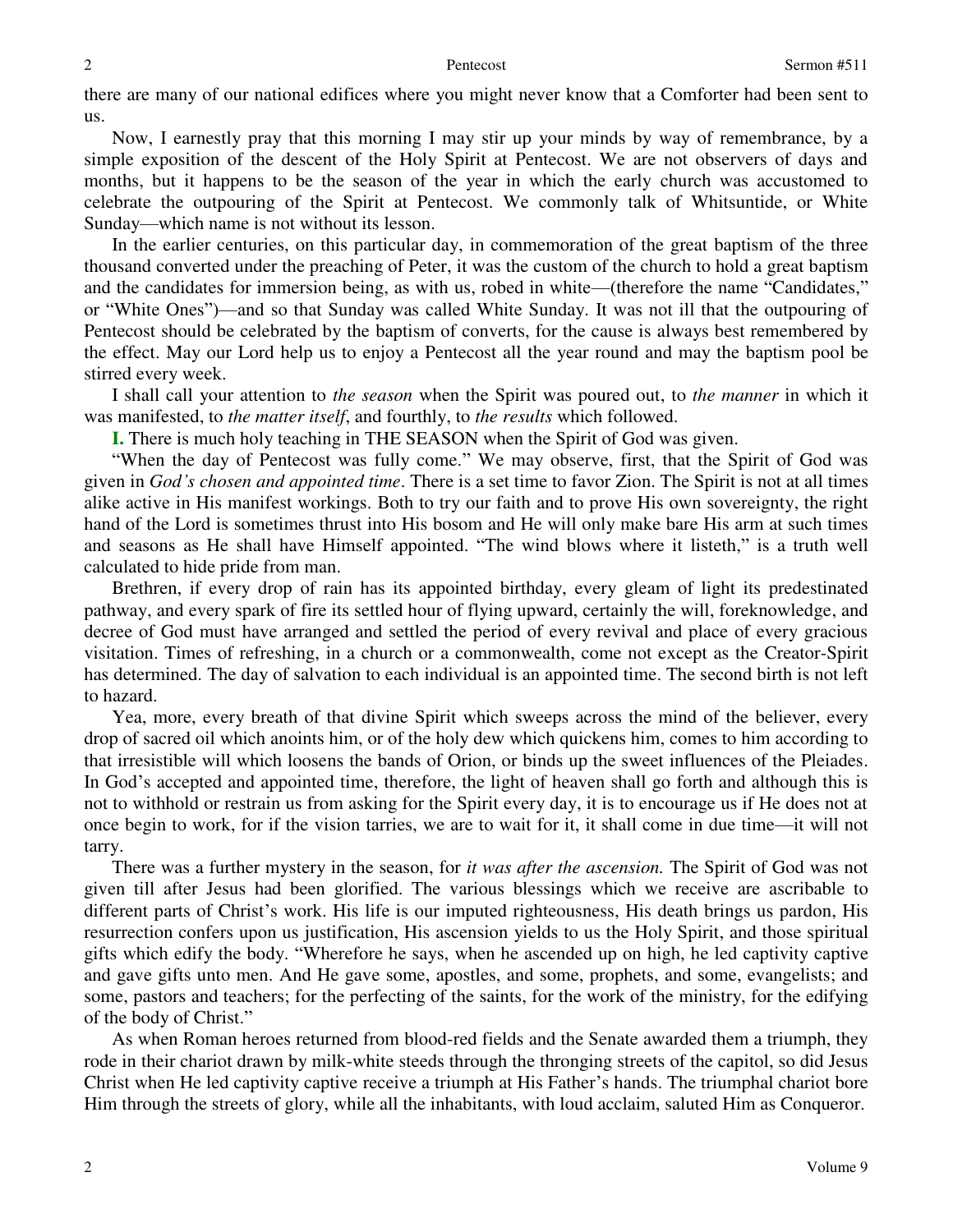## *"Crown Him! Crown Him! Crowns become the Victor's brow!"*

It was the custom of the Roman conqueror, as he rode along, to distribute large quantities of money which were scattered among the admiring crowd. So our glorified Lord scattered gifts among men, yea, to the rebellious also. He gave those gifts that the Lord God might dwell among them, in this manner, then, to grace the triumph of Jesus, the Spirit of God was liberally poured out upon the church below.

Perhaps, you remind me that our Lord had ascended ten days before. I know He had, but the delay might teach them patience. Not always does the flower bloom from the root in one hour. Christ has ascended and heaven is ringing with His praise, they have kept ten days of joyous holiday before the eternal throne and now, when Pentecost is fully come, the rushing mighty wind is heard.

Do you think, my brethren and sisters, that we plead Christ's ascension enough as a reason why the church should be blessed with the Spirit? I know we often reach as far as, "By Your agony and bloody sweat, by Your cross and passion, by Your precious death and burial, by Your glorious resurrection" but do we proceed to, "By Your ascension, we beseech You, to hear us?" I am afraid we fail to perceive that the ascension of Christ is to be used as an argument in prayer, when we would have the church revived by the holy breath of God, or have gifts bestowed upon her ministers and church officers.

Moreover, there is yet more teaching in the season. It was at *Pentecost*. Many of the early writers say that Pentecost was the time when the law was proclaimed upon Mount Sinai. Others think it doubtful, if it be so, it was very significant that on the day when the law was issued amid thunders and lightning, the Gospel—God's new and better law—should be proclaimed with mighty wind and tongues of fire.

We are clear, however, that Pentecost was a harvest festival. On that day, the sheaf was waved before the Lord and the harvest consecrated. The Passover was to our Savior the time of His sowing, but Pentecost was the day of His reaping, and the fields which were ripe to the harvest when He sat on the well, are reaped now that He sits upon the throne.

But certainly the Spirit of God was given at Pentecost because *there was then the most need of it*. On that occasion vast crowds were gathered from all regions. The God of wisdom always knows how to time His gifts. What would have been the use of granting the many tongues when no strangers were ready to hear? If there had been no Parthians, and Medes, and Elamites, and dwellers of Mesopotamia collected in Jerusalem, there would have been no need for the cloven tongues. But inasmuch as the city was full and the high festival was being kept by unusual multitudes, it was most fit and right that now the Lord should say, "Thrust in your sickle, for the harvest of the earth is ripe."

Dear friends, I think that whenever we see unusual gatherings of men, whenever the Spirit of Hearing is poured out upon the people, we ought to pray for and expect an unusual visitation of the Spirit of God. And when I look upon these crowds assembled in this house every Sabbath year after year, I can but entreat you to cry mightily to Him with whom is the residue of the Spirit, that He would give us a Pentecost, for though neither Parthians, nor Medes, nor Elamites are here, yet there scarcely ever passes a Sabbath without there being representatives of almost all nations under heaven who hear the wonderful works of God, not in their own tongue, it is true, but yet in a language which they understand. Oh! pray that the Spirit of God may fall upon the unparalleled hosts assembled here.

Still, dear friends, we have not dwelt upon a leading reason why the Holy Spirit descended at this special season. "*They were all with one accord in one place.*" We have been expecting to see the days of heaven upon earth. Our soul has longed to hear the voice of God thundering out of heaven. We have hoped for days such as our fathers have told us comforted them in the old time. We looked to see thousands born in a day—alas, the vision comes not.

But look at our country. We have had spasms of revival—that is as much as I can say. Even the Irish revival, for which we can never sufficiently bless God, was but as a passing cloud. It was not an abiding, resting shower and so with all the shakings we have had in these later times. We have had but glimpses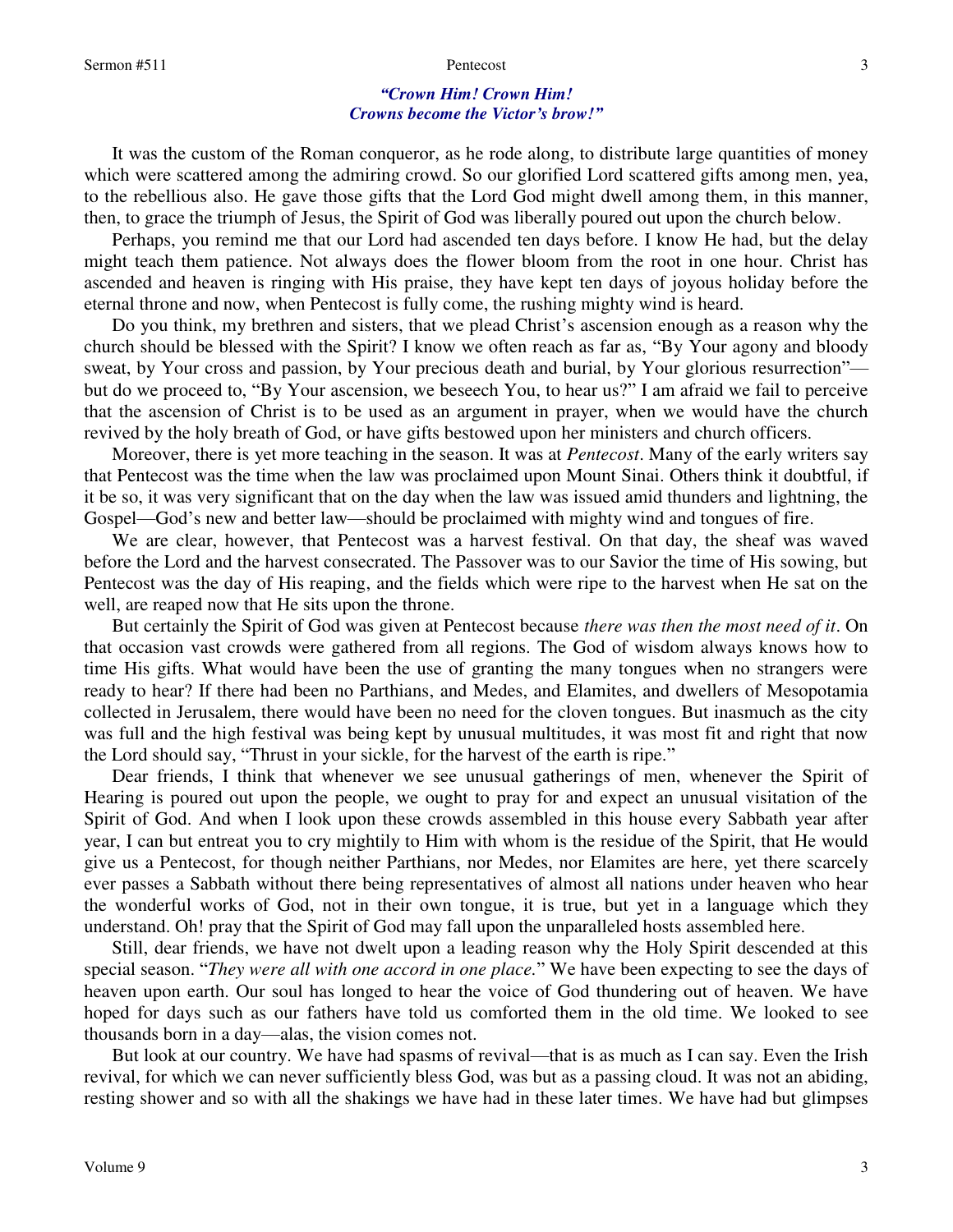where we wanted sights. We have had but twilight, where we needed the sacred, everlasting noon. What is the reason of this?

Perhaps it is to be found in our want of union. "They were all with one accord in one place." Christians cannot all be in one place. We have no room that would be large enough to hold them, blessed be God! But if they cannot all be in one place, yet they can all be of one accord. Oh! when there are no cold hearts, when there are no prejudices to divide us, no bigotries to separate, no apathy to hold us down, no false doctrine to separate the flocks from one another, and no schism to rend the one sacred garment of Christ, then may we expect to see the Spirit of God resting upon us. And in any church where there is no strife as to who shall be the greatest, no division about peculiarities, no fighting for respectabilities and selfishnesses, but when the church is of one accord, then may we expect to hear the sound of abundance of heaven's rain.

Note, dear friends, what they were doing. They were not merely unanimous, but they were earnest about one grand object. *They had all been praying.* Read the first chapter and you will perceive that they had been much in prayer. The whole of the time, since the ascent of our Lord, they had been occupied in constant supplication, and so pleading both day and night, it was no great wonder that the granaries of heaven should be unlocked.

We have had weeks of prayer at the beginning of the last few years and it was well, but if we had continued in prayer all the weeks of the year, if we had always been with one accord still crying unto heaven, still wrestling with the angel, still interceding, surely the little cloud, like a man's hand, which the eye of faith has seen, would, by this time, have covered all the heavens and have discharged a plenteous shower upon all nations of men. There must be unity, but that unity must not be the frozen union of death, but the glorious welding of a glowing furnace heat.

They had been much in prayer and now I see them sitting still. Why do they sit so quietly? It is *the quietude of expectation.* When God's church adds expectation to supplication, then a blessing tarries no longer. We ask, but we do not expect to receive. We pray, but probably nothing would so alarm us as the answer to our prayers. If after having pleaded with God to send His Holy Spirit, the Holy Spirit did come, there are many who would not believe it. There are others who would think it a mere excitement and there are multitudes who would shut their eyes to it altogether. Oh, Spirit of God! Work in the hearts of Your children perfect harmony, intense anxiety, and confident expectation, and then will You come to do Your mighty deeds once more.

These remarks concerning the season may lead to many practical questions, I will but put them rapidly and leave them. Do I help to hinder the coming of the Spirit by any bitterness of my temper? Do I by any want of love tend to divide the church? Are my prayers such as are likely to prevail? And when I pray do I expect the blessing of God? If not, how mournful that I should be the means of restraining and limiting the Holy One of Israel, that I should be a church robber and commit sacrilege against the church of God—not by stealing its gold and silver—but by closing the treasury of God! Let us as a church humble ourselves under the hand of God and then, girding up the loins of our mind, to wait upon Him with patience and earnestness until the Spirit is poured out from on high!

**II.** I come now, dear friends, in the second place, to notice THE MANNER IN WHICH THE SPIRIT WAS GIVEN.

Each word here is suggestive. "*Suddenly*." No herald sounded his trumpet, but as they were expecting, in a moment the celestial tempest came. If the Lord is about to do any great work in the world we must not be astonished if we hear of its coming like a thunderclap. Man sits down and plans, and arranges, and works, and everybody knows what he is aiming at. God also plans and arranges and forestalls Himself, but He does not tell man what His purpose is. It is the glory of God to conceal a thing and so, though the Spirit may have been secretly preparing men's hearts, yet the real work of revival is done suddenly to the surprise of all observers.

You will have noticed it was so in the great revival in New England, when Jonathan Edwards stood up and read his manuscript sermon, holding the manuscript close to his eye, because he was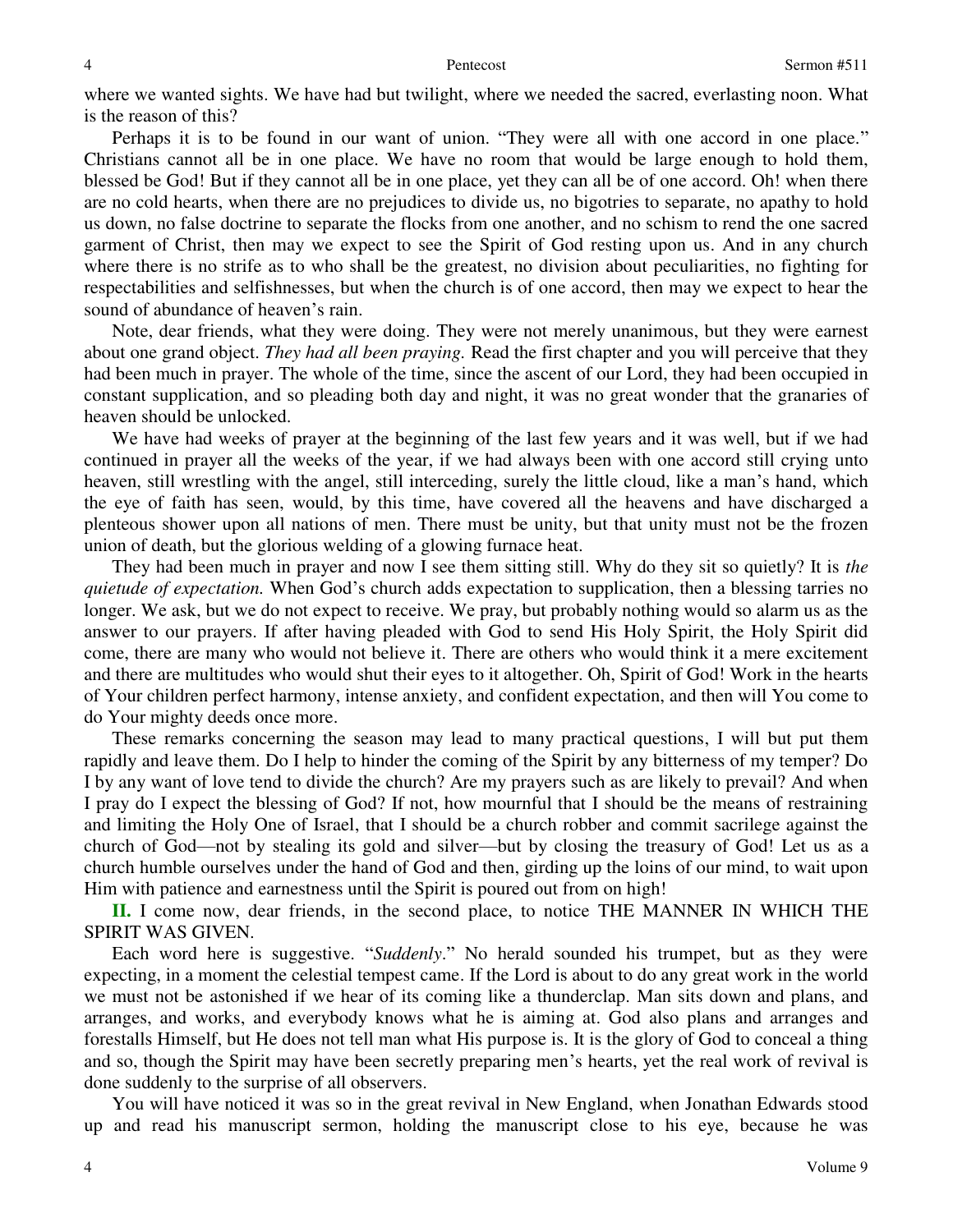nearsighted—a method of preaching which I should think would be the very least likely to ever cause an excitement in the audience—and yet while he preached from that text, "Their feet shall slide in due time," the Spirit of God suddenly came down, the people began to tremble, and even cry out under the terrors of conviction, and the awakening spread throughout all that region, and many thousands were added to the church of Christ.

Was it not so with Livingstone at the Kirk of Shotts? The presbytery had been holding long services and preaching sermons without any very great results, and just at the close Livingstone was asked to preach. Standing on a gravestone, in the midst of a driving shower, he addressed the assembled crowd and down came the Holy Ghost, more mighty than the shower which fell from heaven, and hundreds were born in one day to Christ.

It was the same under George Whitefield, in the notable revivals of which he was the agent, the Spirit came like lightning from the skies. Do not be suspicious when you hear of these things suddenly appearing. You remember yourselves an instance which wakes all your hearts to gratitude. You remember a chapel with but a handful of people in it who could scarce see from one to another. Did the crowds come by slow degrees? Was it a life-work to build up a church? Nay, but the trumpet sounded, the prepared ears heard it, the house was thronged, the church grew and multiplied, and now, we who are members of it bless God for His mercies every day. When God says, "Let there be light," there is light.

Then, there was a *sound*. Although the Spirit of God Himself is silent in His operations, yet the operations are not silent in their results. The sound would teach them that the Spirit of God was not come to be concealed in their hearts as a silent guest, but to be heard throughout the world as the voice of God. For now faith was come by hearing and hearing by the Word of God, and a sound as of a mighty rushing wind, was a type to them of the sound of their own testimony which was to go forth throughout all the world even unto the ends thereof. To their ears, the speaking hurricane would say, "Even so, we, a handful of converted men, are to sweep around the globe like a mighty wind and men are to be compelled to hear the sound of mercy."

Then, it was a sound, notice, *as of wind*. It is remarkable that both in the Greek and in the Hebrew tongues, the word used for wind and for Spirit is the same. Hence, when the Savior said to Nicodemus, "The wind blows where it listeth, and you hear the sound thereof," the type might have been suggested to him by the fact of the word wind, having the double signification of the wind and of the Spirit. The wind is doubtless chosen as a significant emblem because of its mysteriousness, "You cannot tell from whence it comes, nor whither it goes," because of its freeness. "It blows where it listeth," because of diversity of its operations, for the wind blows a gentle zephyr at one moment and later it mounts to a howling blast. The Holy Spirit at one time comes to comfort and at other times to alarm—at one season, softly with the promise—and at another time, terribly with the threatening.

Observe, it was *rushing*. This portrayed the rapidity with which the Spirit's influences spread, rushing like a torrent. Within fifty years from that date of Pentecost, the Gospel had been preached in every country of the known world. Paul and his brothers, the apostles, had journeyed east, west, north, and south. Iron gates had been opened and bars of brass had been snapped, and the glorious life-giving Word had been preached to every creature under heaven for a witness against them. God's Spirit does not creep and crawl as too often our unspiritual agencies do, but when He comes, it is a rush, and half the world is lit with divine light before we dream that the match has been struck.

Nor is this all, for it was *mighty,* a wind against which nothing could stand, the house itself might be shaken. They may have been greatly alarmed for fear the house would fall about their heads. The wind was irresistible and so is the Spirit of God—where He comes, nothing can stand against Him. O Spirit of God, if You would but now come as a rough north wind, the crescent of Mohammed would be prostrate in the dust, and the gods of the heathen would fall upon their faces like Dagon before the ark. You have but to proceed in Your sevenfold operations and the harlot of Rome would lose her enchanting power. You can dash in pieces the hoary systems which have resisted all human attack. Mightier than the tooth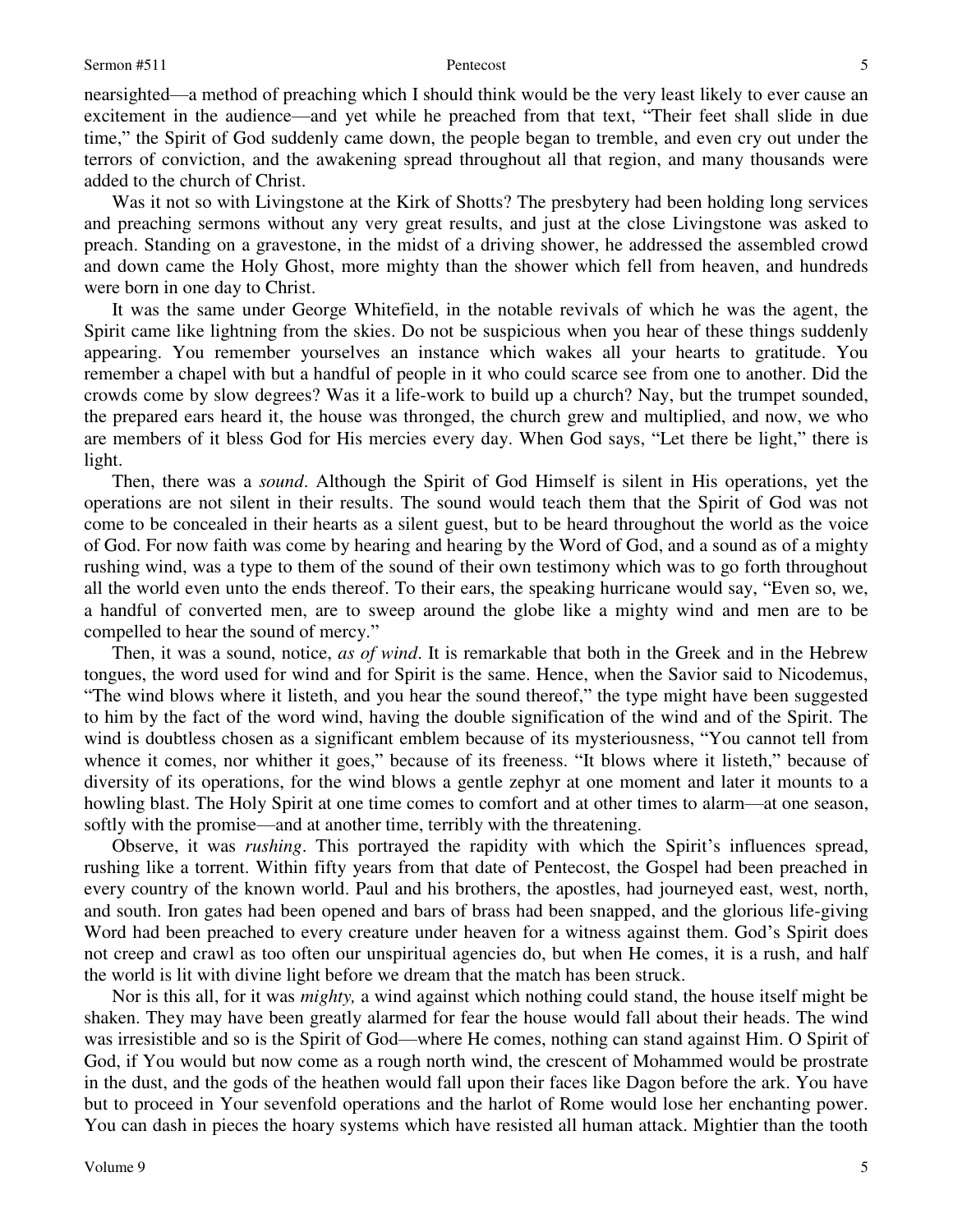of time, Your finger, O sacred Spirit, could destroy what man reckons to be his everlasting workmanship.

Glory be to God, wherever the Spirit comes He proves Himself to be divine by the omnipotence which He displays. They heard, then, a sound as of a rushing mighty wind. Although we never expect to hear a sound like this, yet we do expect, dear Christian friends, to have the reality. We hope yet to see the Spirit of God mysteriously at work and we hope to hear the sound thereof, the glad tidings cheering our hearts. We love to see nations born in a day. We do yet believe that before our eyes are closed in death, we shall see God's arm stretched out and the irresistible might of His Spirit felt by His enemies.

Consider the next sentence. "*Which filled all the place where they were sitting*." The sound was not merely heard by the disciples, but it appeared to penetrate the other chambers besides that large upper room where they were probably gathered together. Ah! and when the Spirit of God comes, He never confines Himself to the church. The influence may not be saving to those without, but it is felt by them. A revival in a village penetrates even the tavern. The Spirit of God at work in the church is soon felt in the farmyard, known in the workroom, and perceived in the factory. It is not possible for the Spirit to be confined when once He comes.

Oh! if He should but visit this place, Walworth, and Camberwell, and Southwark must all know it. The very streets should be made to wear a different aspect, and whereas we now have to walk down long rooms of shops still open on the Sabbath-day, we should doubtless see them closed, for the Spirit of God would fill all the place where His church was located. May such glad times come, when from one end of England to another, the Spirit of God shall fill all men in all places, because He dwells specially with His chosen people.

But this was not all. I must now mention what I think was the appearance seen. It was a bright luminous cloud probably, not unlike that which once rested in the wilderness over the tribes by night. A fiery pillar was seen hovering in the upper part of the room. The cloud is mentioned as "it," so that it seems to have been one and yet it is called, "tongues," so that it must have been many. In the Greek, there is a unique commingling of singular and plural in the verbs, which can hardly be accounted for, unless there really did exist a singularity and a plurality at the same time. There floated in the room, I think, one mass of flame, a great cloud of fire. This suddenly divided, or was cleft, and separate tongues of fire rested upon the head of each of the disciples.

They would understand that thus a divine power was given to them, for such a figure was by no means unusual or far-fetched. Heathens have been accustomed to represent in their statues, beams of light, or flames of fire proceeding from their false deities, and to this day the cloudy radiance with which Roman Catholic painters always adorn the heads of saints is a relic of the same idea. It was said by the ancients of Hesiod, the first of all the poets, that whereas he was once nothing but a simple cow herder, yet suddenly, a divine flame fell upon him and he became henceforth one of the noblest of men.

We feel assured that so natural a metaphor would be at once understood by the apostles. A tongue of fire resting upon them would be a token of a special inspiration from God. Notice first, it was *a tongue*, for God has been pleased to make the tongue do mightier deeds than either sword or pen, and though the pen shall speak to ages yet to come, yet never with that living force which trembles from the tongue, for what we read in a book is but dead, but that which we hear with the ear comes as a living word to the soul. It pleases God, by the foolishness of preaching, to save them who believe.

Then it was a tongue *of fire*, to show that God's ministers speak, not coldly as though they had tongues of ice, nor learnedly as with tongues of gold, nor arrogantly as with tongues of brass, nor plaintively as with tongues of willow, nor sternly as with tongues of iron, but earnestly and in a mystery, not as with tongues of flesh, but with the tongue of flame. Their words consume sin, scorch falsehood, enlighten the darkness, and comfort the poor.

Notice, moreover, that "It SAT upon them." It did not flicker or remove, it remained there. So the Spirit of God is an *abiding* influence and the saints shall persevere. It sat *upon each of them*, so that

6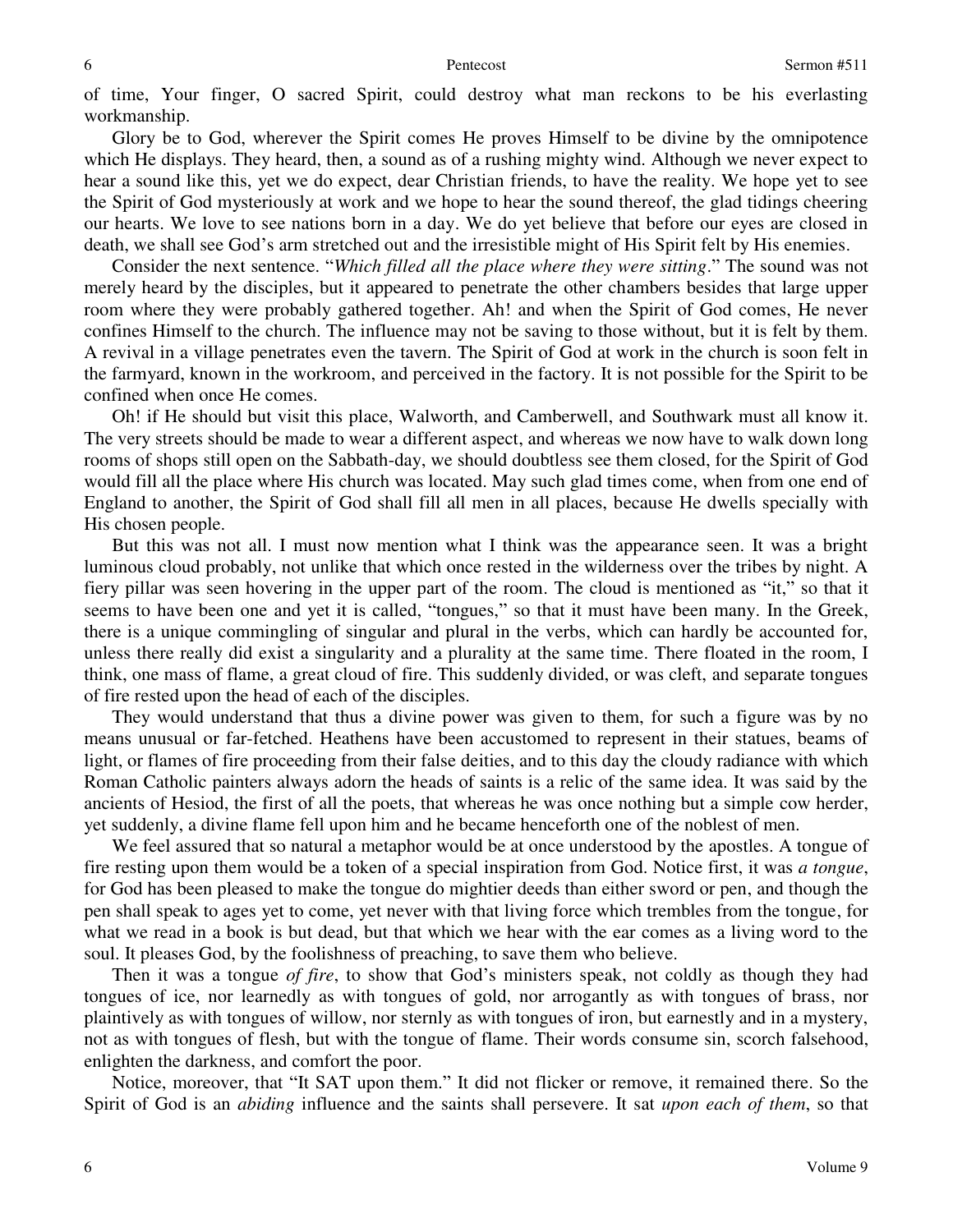### Sermon #511 Pentecost

while there was but one fire, yet each believer received his portion of the one Spirit. There are diversities of operations, but it is the same Lord.

I will not tarry longer with the description of how the Spirit came, except to observe that I would to God that He would manifest Himself in the same manner this day. We want our young men to have tongues of fire. And you, fathers, we long to see you also kindled by the live coal which touched the lips of Isaiah. Even you, my sisters—for doubtless that tongue of fire rested upon the Virgin Mary and upon the other women—we would like to see it rest on you, that in your families, in your Sunday school classes, or in your visitations and nursings of the sick, you may have the holy fire abiding in you.

Oh! may God be pleased to send forth the Comforter to each of us. May none of us be without His power, for the set time to favor Zion shall have come, when both men and women of every rank and degree shall have received the Spirit of the blessed God.

I am afraid this does not interest you, you think it happened a long while ago, and is not likely ever to occur again. And I am afraid it is not while we remain so indifferent to it, but oh! if we had the anxiety to desire it and the faith to expect it, we might see greater things than these. Without the outward sign, which was but for the babyhood of the church, we might receive the inward and spiritual grace fit for the full grown man of the advanced believers of our time.

**III.** Consider now THE MATTER ITSELF, the boon which now was given.

Of the matter itself, we react very briefly that, "They were all filled with the Holy Ghost." The sound was not the Holy Ghost, nor was the tongue of fire the Holy Spirit—these were but the symbols of His work, the real work was done when all present were filled with the Holy Spirit.

What is this? What is this strange mystery? The skeptic sneers and says, "There is no such thing." The formal religionist says, "I have never felt it." And most Christians think it something to be devoutly believed in, but by no means to be experienced. Is there a Holy Ghost?

My hearer, you dare not ask that question, unless you are prepared to involve a doubt of your own conversion, for, "Except a man is born of the Spirit, he cannot see the kingdom of God." And if, therefore, the Holy Ghost do not dwell in you and has not made you a new creature by His miraculous operations, you are still in the gall of bitterness and in the bonds of iniquity. Only the true Christian knows what it is to receive the Spirit, but there are only a few Christians who know what it is to be filled with it—to be filled with it to the brim.

There are times when the preacher has known it, when he had no need to ask himself what he should say, nor in what language he should couch his thoughts, for the thoughts were born all dressed and armed, and they sprung not *from* him but *through* him, of the Holy Spirit. There are times when the soul is full of calm, for the dove is there—full of passion for the fire is there—full of life, for the wind is there—full of growth, for the dew is there—full of divine priesthood and the power to bless, for the oil is there—full of knowledge, for the light is there, and purged and cleansed, because the fountain of living water flows within.

There are, it is true, seasons when the man has to complain that he cannot discover any of these signs, but oh! there are glad and high days when God's anointed servants feel borne upon the mystic wind aloft in thoughts sublime, no longer weak men, but men inspired to break hard hearts, to stir emotions, to quicken the dead, to open blind eyes, and to preach the Gospel to the poor, and all by the power from on high.

You who have felt the sublime sensation of being filled with the Spirit may read of Ezekiel's being lifted by a lock of his hair between earth and heaven, but you know that to be filled with the Spirit is a greater wonder still, for that lifts a man up from worldly cares, enables him to lay hold upon God in prayer, bathes him in the joy of heaven, and then sends him down with shining face to bless his fellowmen. The flesh trembles in the dust because the great Spirit has come to our spirit's help and flesh must lose all dominion, but the Spirit rejoices with great joy.

Observe the difference between Peter with the Spirit and Peter without the Spirit! There he is, cursing and swearing like a trooper, he never knew Christ, he says. There he is, sinking in the sea. He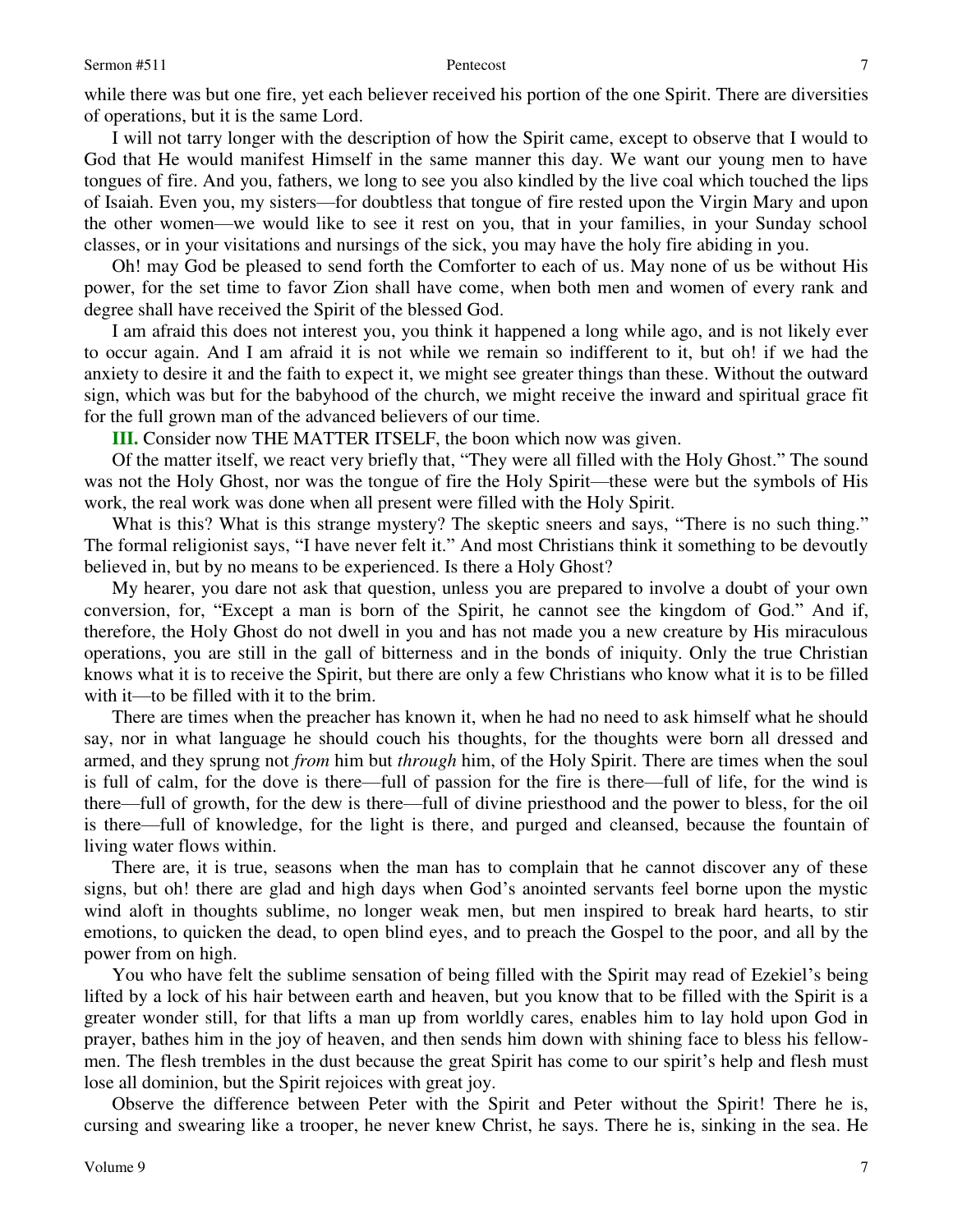does not believe that he can walk upon the waters and he cries, "Lord, save, or I perish." Peter, the braggart, the rash man and yet the coward!

See him now the Spirit of God has come upon him. How different is Peter! Fearless of all the jeers and taunts which the vulgar crew might cast at him, he stands up to preach. Whence has this man eloquence? He speaks mightily and not as the scribes. Lo, the people are moved under him as the green corn is moved by the wind, or as the waves of the sea are swept by the gale, and when he has finished preaching, he goes up to the temple and commands a lame man to leap, and the miracle is wrought!

He is brought before the rulers and commanded to hold his peace, and he answers like a hero, "Whether it be right to obey man rather than God, judge you." Peter is found traveling over every country, preaching the Word in every tongue and at last, he who was once a coward cheerfully stretches out his aged arms to be nailed to a cross, and head downwards, as though he felt he was not worthy to die like his Master. He expires upon the tree, glorifying Christ in his death! There is no comparison to be drawn. It is a case of clear contrast between Peter the unspiritual and Peter full of the Holy Ghost.

No man or woman amongst you knows what he might be if he were filled with the Spirit. What is that rough Luther? He is only fit to have been a killer of bulls, or a feller of oaks in the forest, but fill Luther with the Holy Spirit and what is he? He takes the bull of Rome by the horns, slays wild beasts of error in the great arena of the Gospel, and is more than a conqueror through the might which dwells in him!

Take John Calvin—fit naturally to be a cunning lawyer, cutting and dividing nice points, judging this precedent and that, frittering away his time over immaterial niceties, but fill him with the Holy Ghost and John Calvin becomes the mighty master of grace, the reflection of the wisdom of all past ages, and a great light to shed a brilliant ray even till the Millennium shall dawn! Chief, and prince, and king of all uninspired teachers, the mighty seer of Geneva, filled with the Spirit of God is no more John Calvin, but a God-sent angel of the churches!

Who knows what yonder young man may be? I know today he is but as other men—fill him with the Spirit, let it move him in the camp of Dan and woe to the Philistines! Who knows what that young woman may be? She may sit under the oak quietly with Deborah now, but the day may come when she shall stir up Barak and put a song into his mouth, saying, "Awake, awake, O Barak, lead your captivity captive, you son of Abinoam!"

Only let us be filled with the Spirit and we know not what we can be. We shall, "Laugh at impossibility and say, 'It shall be done.'" We shall attempt what we never dreamed of before and accomplish that which we always thought to be far beyond our grasp.

**IV.** Our last point is—THE RESULT OF IT ALL.

Well, well, you will think it a very commonplace sort of thing. After all this rushing mighty wind, this fire, and so on, what are you expecting? Kings trembling in the dust or riding in their chariots to do homage to the apostles? Shall the wind blow down dynasties—shall the fire consume dominions? Nothing of the kind, my brethren. Nothing of the kind. Spiritual and not carnal is the kingdom of God. The result lies in three things—*a sermon, a number of inquirers, and a great baptism*! That is all! Yes, but though it is all, it is the grandest thing in all the world, for in the judgment of the angels and of those whom God has made wise unto salvation, these are three most precious matters.

There was a *sermon*. The Spirit of God was given to help Peter to preach a sermon. You turn with interest to know what sort of a sermon a man would preach who was full to the brim with the Holy Ghost. You expect him to be more eloquent than Robert Hall or Chalmers, of course—more learned than the Puritans, certainly. As for illustrations, of course you will have the loftiest flights of poetic genius. You may expect now to have all the orations of Cicero and Demosthenes put entirely in the shade, we shall have something glorious now.

No such thing! No such thing! Never was there a sermon more commonplace than that of Peter's and let me tell you that it is one of the blessed effects of the Holy Spirit to make ministers preach *simply.* You do not want the Holy Spirit to make them ride the high horse and mount up on the wings of the

8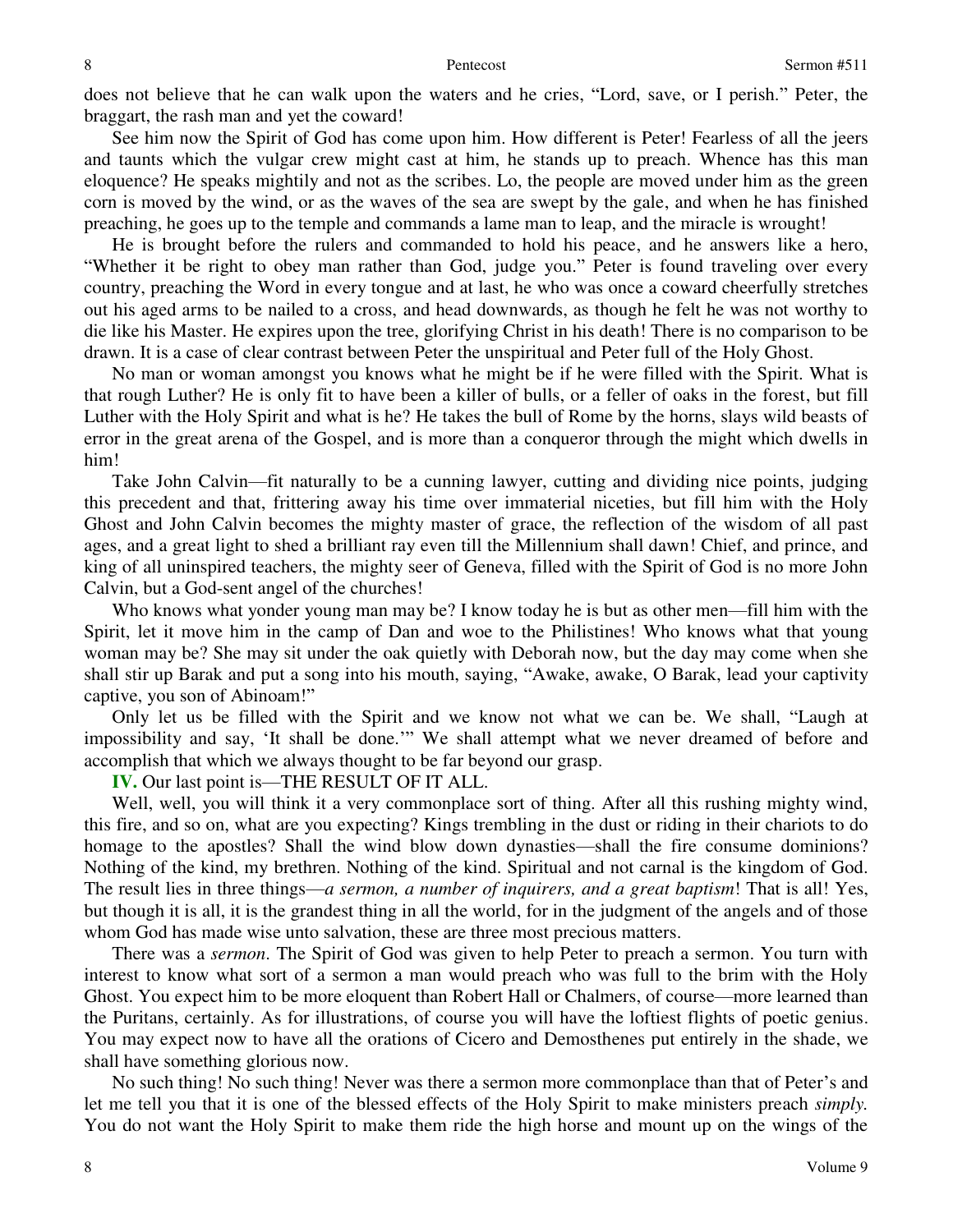spread-eagle to the stars. What is wanted is to keep them down, dealing with solemn subjects in an intelligible manner.

What was the theme of this sermon? Was it something so intellectual that nobody could comprehend it, or so grand that few could grasp it? No, Peter just rises up and delivers himself somewhat like this, "Jesus Christ of Nazareth lived among you. He was the Messiah promised of old. You crucified Him, but in His name, there is salvation, and whosoever among you will repent and be baptized shall find mercy."

That is all. I am sure Mr. Charles Simeon in his, "Skeleton Sermons," would not have inserted it as a model and I do not suppose that any college professor alive would ever say to his students, "If you want to preach, preach like Peter." Why, I do not perceive it firstly, secondly, thirdly, or fourthly, to which some of us feel compelled to bind ourselves. It is, in fact, a commonplace talking about sublime things—sublime things which in this age are thought to be foolishness and a stumbling block.

Well then, may the Spirit of God be poured out to teach our ministers to preach plainly, to set our young men talking about Jesus Christ, for this is absolutely necessary. When the Spirit of God goes away from a church, it is a fine thing for oratory, because then it is much more assiduously cultivated. When the Spirit of God is gone, then all the ministers become exceedingly learned, for not having the Spirit they need to supply the emptiness His absence has made and then the old-fashioned Bible is not quite good enough. They must touch it up a bit and improve upon it, and the old doctrines which used to rejoice their grandmothers at the fireside are too stale for them. They must have an improved and a new theology and young gentlemen nowadays show their profound knowledge by denying everything which is the ground and prop, and pillar of our hope, and starting some new will-o'-the-wisp which they set their people staring at.

Ah, well, we want the Spirit of God to sweep all that away. Oh that my dear sister who conducts the female class, and all who are in the Sunday school, may be helped just to talk to you about Christ. When you get the Spirit of God to come upon you like fire and like a rushing mighty wind, it will not be to make you doctors of divinity, and scholars, and great elocutionists—it will only be just for this—to make you preach Christ and preach Him more simply than ever you did before.

The next result was that the people were pricked in the heart and began to cry, "*Men and brethren, what shall we do?*" What a disorderly thing to do at a sermon. Usher! put that man out of the church. We cannot allow people to be calling out, "What must I do to be saved?" Blessed disorder, blessed disorder, which the Spirit of God gives. This will be the result of all sermons in which there is the presence of God. Men will feel that they have heard something which has gone right into their inmost nature, that they have received a wound which they can by no means heal, and at the next inquiry meeting, there will be many saying, "How can I find peace? How can I get my sins forgiven?"

What next? Why, where the Spirit of God is, there will be faith and there will be an *outward confession of it in baptism*. "Well, well," says one, "I did not think we were to see all this rushing mighty wind and tongues of fire all just to get a few commonplace sermons, and conversions, and baptisms." But I tell you again, it is just the conversions and baptisms which make the arches of heaven ring. I do not believe there was one extra note in heaven on the day when the Princess of Wales rode through London. *We* all went, and gazed, and admired, but I do not believe that one angel ever opened one eye to look at it. He saw nothing there which struck him.

But wherever there is a groaning, and a sobbing, and a sighing after the Savior, a longing after reconciliation, and above all where there is a renewed heart dedicating itself openly to Jesus—where there is a soul that says, "I will be buried with my Master. I will be obedient to His command, and despite every opposition, I will go down with Him into the liquid grave. I will be numbered with the ridiculed men and women who acknowledge that they are dead to the world and only alive to Christ"—I say, it is in such a case that angels rejoice and this it is for which we want the Spirit of God.

I have done when I have sown this thought. See, dear friends, see the absolute importance of repentance, and of faith, and of baptism. I pray you, if the Spirit of God comes all the way from heaven